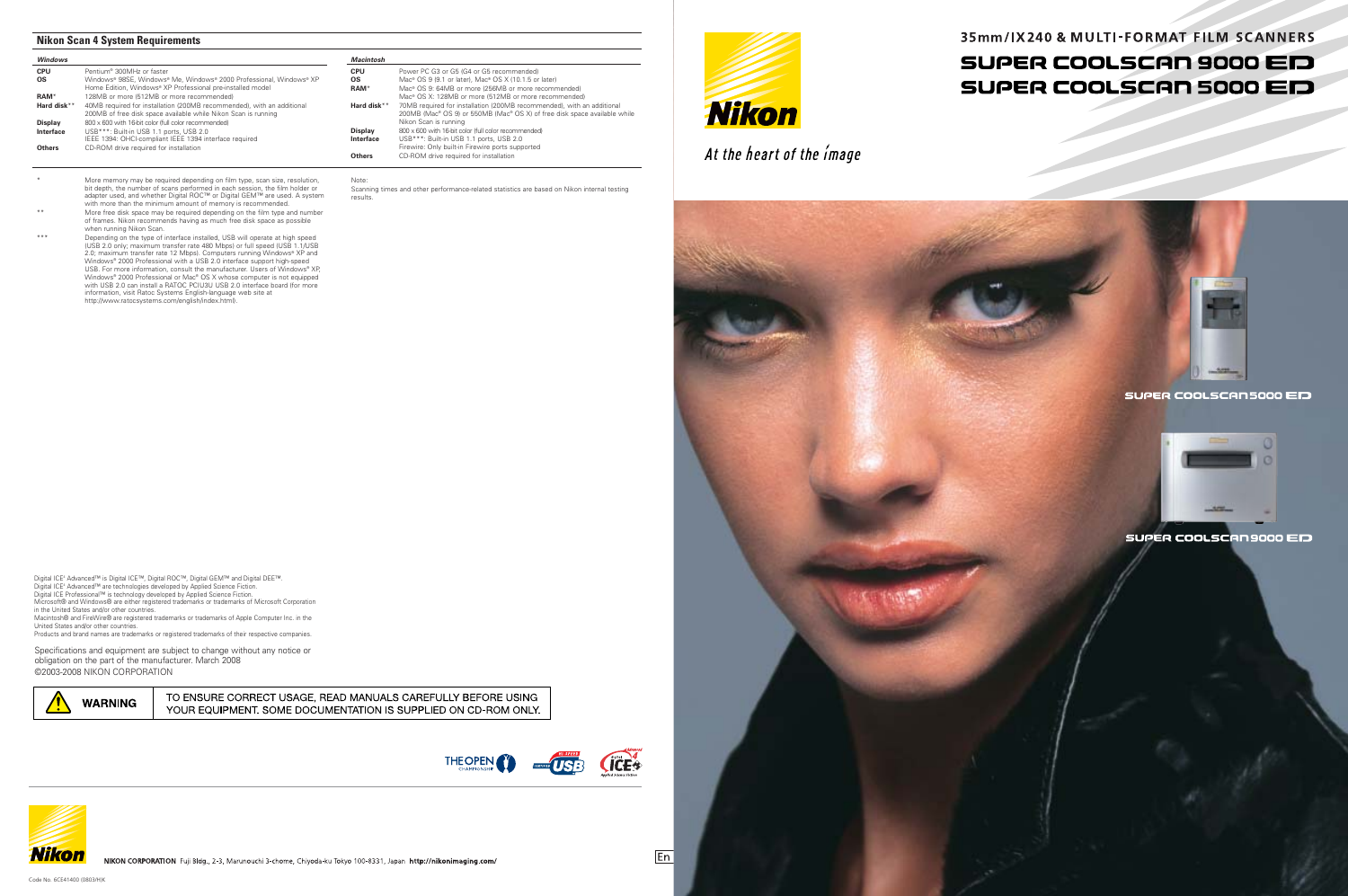

The single most important element in the production of high-quality scans is the lens. As you would expect from a world leader in optical technology, Nikon has incorporated lenses of the highest quality in our film scanners. Compared

to ordinary glass, our ED (Extra-low Dispersion) lens elements are superior in edge-to-edge sharpness, definition and contrast, as well as color registration, saturation and accuracy. No other scanner manufacturer can match this level of optical performance.

### **Scanner Nikkor ED lens**



ners to employ LEDs as their source of light. LEDs are a stable precise light source requiring neither maintenance nor warmup time, and there's no risk of your film suffering heat-related damage. LED illumination also assures stability in color characteristics, which contributes to faithful reproduction.

Most competitors' scanners use halogen or fluorescent lamps as light sources, but they require time to warm up and the heat they generate can cause damage to film. Nikon's SUPER COOLSCAN models are the only scan-

### **Low-heat, high-accuracy LED light source**



The Nikon Color Management System, or Nikon CMS, provides consistently accurate reproduction of image data on monitors and in printouts. This powerful tool permits the manipulation of colors in the calibrated RGB color spaces

before the data are transferred to the host application. Profiles detailing the color characteristics and the output device (monitor or printer) ensure high color-accuracy in almost any operating environment. Both of Nikon's SUPER COOLSCAN scanners are compatible with ICC (International Color Consortium) version 4 standards.

### **Nikon Color Management System**



Nikon's world-renowned optics and innovative lighting help to optimize the effectiveness of Digital ICF<sup>4</sup> Advanced™ components, making Nikon scanners and the automatic image correction technology an ideal match.

### **Digital ICE4 Advanced™**



## The Nikon Difference — exclusive core technologies for unrivaled performance

#### **The speed and performance of a leader**

- •High-quality, high-speed scanning of 35mm (135) format film •Ultra-fast 20-second scanning
- •4,000 dpi optical resolution and 16-bit A/D converter •Plug-and-play USB 2.0 interface for rapid transfer of image data •Digital ICE4 Advanced™

## SUPER COOLSCAN9000 ED

#### **Multi-format scanning at its finest**

- •High-quality scanning of multiple film formats (120/220, 35mm, etc.) •4,000 dpi optical resolution and 16-bit A/D converter
- •High-speed IEEE 1394 interface
- •High-speed scanning (35mm slides: 40 seconds; 6 x 9: 185 seconds) •Digital ICE4 Advanced™ with Digital ICE Professional™

These latest editions of Nikon's COOLSCAN film scanners are the first ever to offer Digital ICE™, Digital ROC™, Digital GEM™ and Digital DEE<sup>™</sup> all in one package. In addition to providing superb image correction, the power of these technologies also serves to improve the time- and cost-efficiency of your enterprise, regardless of scale. Digital ICE<sup>4</sup> Advanced™ are technologies developed by Applied Science Fiction.

Dynamic, sophisticated core technologies. A history of excellence in digital imaging. World-renowned optics. These are the attributes that have made Nikon the dominant force in the desktop film scanning market. Nikon's SUPER COOLSCAN scanners are available in two models, each offering superior optical components, color reproduction and image correction functions, along with incomparable operability. Both models, also possess defining capabilities that, when integrated with Nikon's advanced core technologies, make them the best in their class. Whether for home use or for application in small- to large-scale business operations, Nikon SUPER COOLSCAN desktop

film scanners get the job done — better and faster than any in the field.

## SUPER COOLSCAN5000 ED

In the two decades since Nikon unveiled the first film scanner, we have accumulated considerable expertise and applied it to the development of exclusive, cutting-edge

technologies. They serve as the foundation for the unparalleled performance offered by both SUPER COOLSCAN models.



# Latest achievements from the leader in desktop film scanning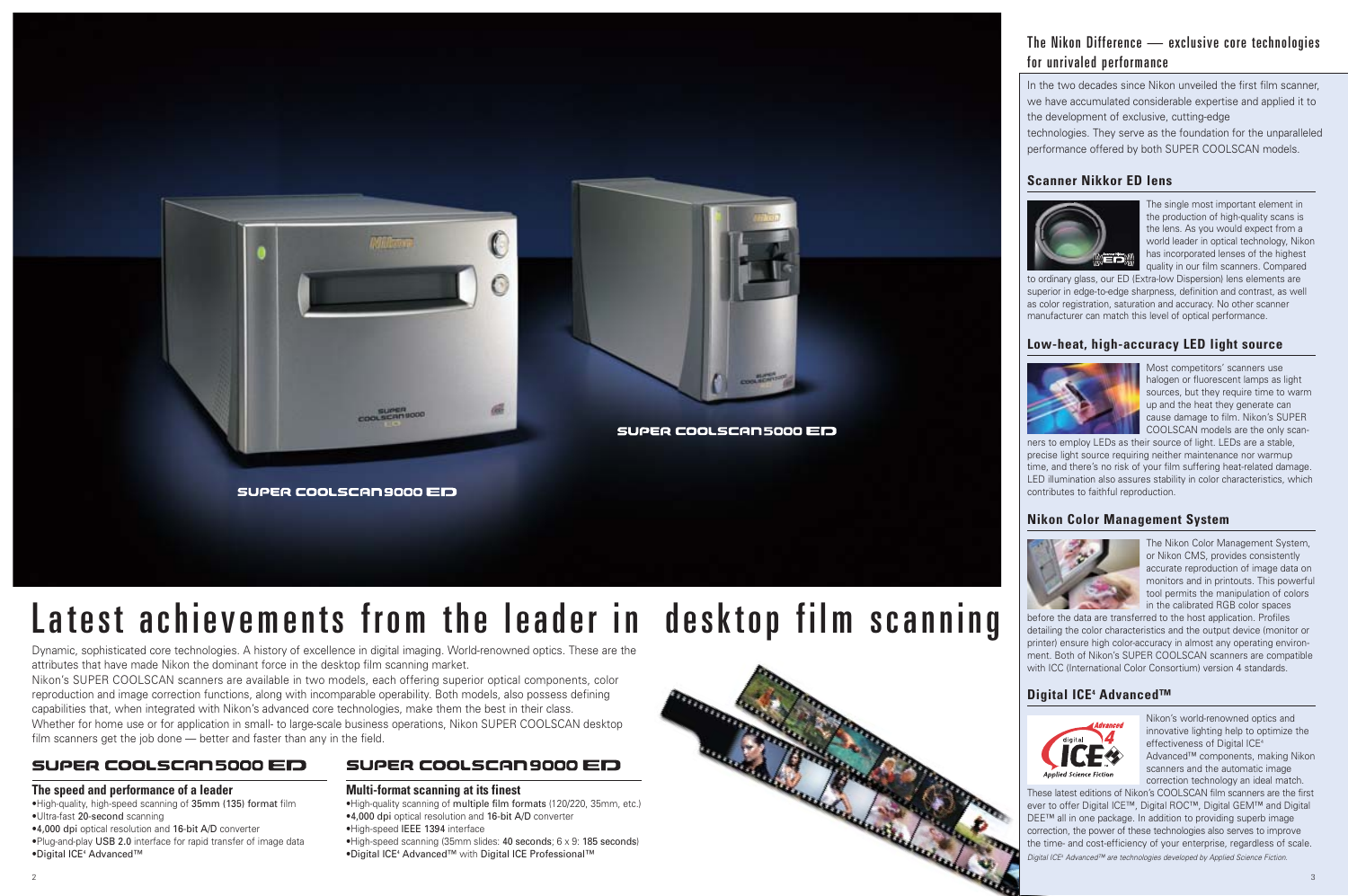# Comprehensive Scanner Control

#### **Quick operation**

Simply turn on the power, and the scanner is ready for operation.

When using the SLIDE MOUNT ADAPTER MA-21, focus is achieved automatically once the scanner recognizes the type of film about to be scanned. You can begin scanning right away, as necessary exposure adjustments are made during image preview.

#### **Batch scanning for increased productivity**

You can easily initiate the automatic scanning of multiple frames. For example, using the STRIP FILM ADAPTER SA-21 with the 5000 ED enables batch scanning of as many as

## **Stunning image corrections with Digital ICE4 Advanced™ technology**

#### **Improved color negative scanning**

Nikon has upgraded its negative film scanning algorithm, significantly boosting image quality. Details that were once hidden in the darker portions of an image are now revealed. Correction of color casts found in color negative film has also been achieved, and monochrome negative film scans now offer smoother, more natural gradation.

#### **Efficient autofocus delivers crisp, accurate images**

Scanning curled film strips and film mounts of varying thickness means that the film plane will not always be in the same position relative to the lens. This makes accurate focusing essential in producing superior-quality scans. Nikon's latest film scanners feature fast, precise autofocusing, for crisp, clear images quickly and easily. For even higher accuracy, you can select a particular focus point on an image about to be

Digital DEE<sup>™</sup> makes its debut in Digital ICE<sup>4</sup> Advanced™. This new feature helps reveal details that are sometimes lost in shadows and highlights. It compensates for the underexposure of backlit subjects or shaded areas as well as the overexposure of brightly lit areas.



With Digital DEE™



Without Digital DEE™

### **Digital ICE™ (Image Correction & Enhancement)**

## rogressive features for high-quality images **P**



SUPER COOLSCAN



## imple, user-friendly operati on **S**



Digital ICE™ works in tandem with Nikon's special LED illumination to remove surface defects like dust and scratches from a scanned image without altering the underlying composition, details or any other elements of the original image.

#### **Digital ICE Professional™**

The 9000 ED features Digital ICE Professional™ which is an advanced version of Digital ICE™ and compatible with Kodachrome film.

#### **Digital ROC™ (Restoration Of Color)** Digital ROC™ restores colors lost through fading of the original film. After calculating the amount of color shift, it then instantly rebuilds and restores the deteriorated color values automatically. The results are faithfully rendered

digitized images.

**Digital GEM™ (Grain Equalization & Management)** Digital GEM™ reduces the effects of film grain. It reads the grain details in film, extracting all the vital data related to image quality and color. The resulting images are sharp, clear and devoid of grain clumping or graininess.

- monochrome film
- 
- 
- 



The 5000 ED with SLIDE FEEDER SE-210

#### **Digital DEE™ (Dynamic Exposure Extender)**

**Scan Image Enhancer for**



Without the trouble of complicated control settings, the Scan Image Enhancer automatically adjusts brightness and color saturation to produce images





With Scan Image Enhancer Without Scan Image Enhancer

with optimal contrast.

Digital ICF™ ON



#### Digital ICE™ OFF



In order to clearly present the benefits of this function, the above images' gamma values have been adjusted.

which features a Flash™ animated explanation of the setup and opera-

tion of your new scanner. It also advises you on the quickest way to scan images based on the film type, the desired quality and the

Desayer Extra

application.

## $\blacksquare$  nmatched image restoration functions

• Digital ICE™ is compatible with both color film and color process monochrome film, but is not recommended for use with

• With the 5000 ED, when Digital ICE™ is applied to Kodachrome film, blurred images or localized loss of detail may occa-

sionally occur, depending on the film used.<br>● With the 9000 ED, when using Digital DEE™ to scan medium-format film in a Windows® operating environment, "Crop"<br>- palette settings must be adjusted so that the file size is 1

#### scanned. **Superior scans through Nikon's image control**

By using image control features such as Unsharp Mask, Tone Curve and LCH editor during the scanning process, you are virtually guaranteed images of higher quality than would result from post-scan adjustments made using other image control software. **Multi-sample scanning for rich,** 

## **noise-free images**

The multi-sample scanning feature exposes details in the darker portions of photos while eliminating nearly all noise that can appear in those areas after only one scan. By making as many as 16 passes, multi-sample scanning only available with the SUPER COOLSCAN

9000 ED and 5000 ED — helps ensure faithful reproduction with smoother gradation.

## **F** ast, efficient scanning



The 5000 ED can batch-scan up to 40 frames of an uncut roll of film (optional ROLL FILM ADAPTER SA-30), or up to 50 mounted slides (optional SLIDE FEEDER SF-210), giving you

time-efficient, highquality scanning capability.









Digital ROC™ ON



Digital ROC™ OFF



Digital GEM™ ON



Digital GFM™ OFF

#### ▼**Digital GEM™**

#### **Quality scans made easy**

Even first-time scanner users will be astonished at how simple quality film scanning can be. Nikon Scan 4 features an intuitive GUI (Graphical User Interface) that allows you to quickly and easily preview images and even make necessary adjustments before scanning.

#### **Easy Scanning Guide**

Nikon SUPER COOLSCAN film scanners come with an Easy Scanning Guide CD-ROM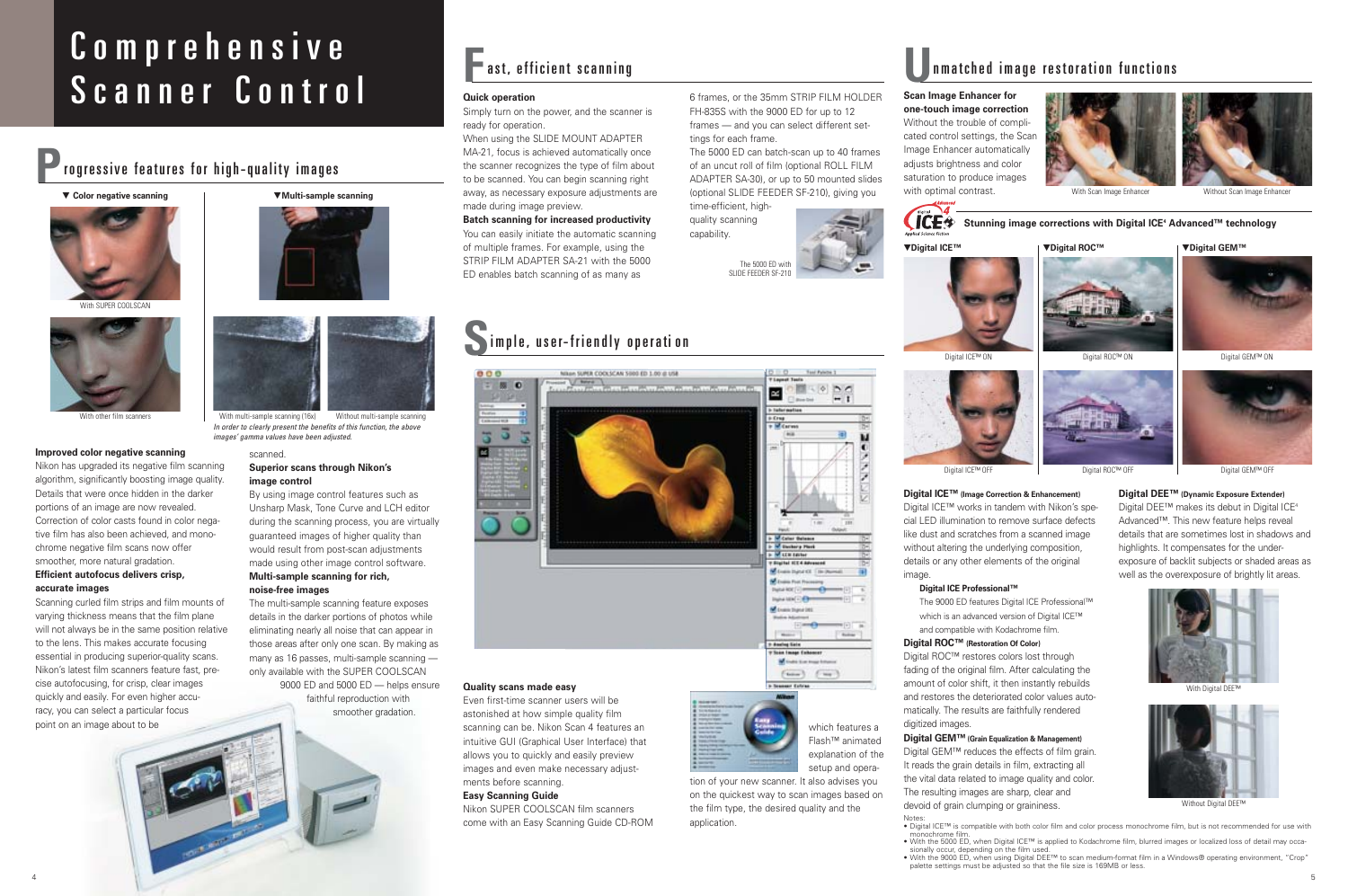#### **Media**

Negatives and positives, in color and monochrome

#### **35mm slides**

Slides with mounts 1.0 – 3.2mm thick, 49 – 50.8mm wide; optional SLIDE FEEDER SF-210 can be used to scan up to 50 slides with mounts 1.5mm thick

#### **35mm film strips**

2 – 6 frames (2 – 40 frames with optional ROLL FILM ADAPTER  $S$ A-30); strips of 1 – 6 frames can be scanned with optional STRIP FILM HOLDER FH-3

**Advanced Photo System (IX240) film** Cartridges of 15, 25, and 40 frames can be scanned with optional IX240 FILM ADAPTER IA-20(S)

**Preparates (slide glass for microscope)** Prepared slides (26 x 76mm, 0.8 – 1.5 mm thick) can be scanned with optional MEDICAL SLIDE HOLDER FH-G1

#### **Aperture/Scan range/Effective aperture**

**MA-21, SF-210** 25.1 x 36.8mm/3,946 x 5,782 pixels/ Same as slide mount **SA-21, SA-30** 25.1 x 38.0mm/3,946 x 5,959 pixels/ 23.4 x 36.0mm **IA-20(S)**

18.6 x 28.4mm/2,916 x 4,453 pixels/ 16.1 x 27.4mm

**Scanning system**  Fixed film, movable plane single-pass optical scanning system

**Light source**  R, G, B and Infrared (IR) LEDs

**Image sensor**  Linear CCD image sensor with 3,964-pixel in two adjacent lines

**Color separation**  Performed by RGB LEDs

**Optical resolution**  Up to 4,000 pixels per inch

**A/D conversion**  16 bits per color

**Density range** 4.8

**Output** Full color or grayscale at 8 or 16 bits per channel

**Focus**  Auto and manual; autofocusing point selectable

**Interface**  USB 2.0

**Power requirements** AC 100 – 240V, 50/60Hz

**Operating environment**  Temperature: 10 – 35°C (50 – 95°F) Relative humidity: 20 – 60%

**Dimensions (W x H x D)** 96 x 172 x 315mm (3.8 x 6.8 x 12.4 in.)

**Weight (approx.)** 3kg (6.6 lbs)

**Orientation** 

Horizontal or vertical (with SF-210: horizontal only; with SA-30: vertical only)

**Scanning time** (time to complete preview or scan when no options selected) Preview: 11 seconds Scan\*: 20 seconds \*Includes time required to display the scanned image

#### **Specifications**

The SUPER COOLSCAN 5000 ED features a new low-noise, 2-line CCD sensor which dramatically reduces scanning time compared to conventional 1-line CCD

sensors. You can now scan a frame of 35mm film at super-high resolution in only 20 seconds. In addition, autofocusing speed has also been cut to a mere 4 seconds.



## Unrivaled scanning speed

With a 4,000 dpi optical resolution creating high-resolution, 21 megapixel image data from your 35mm film, you can create large, high-quality prints. The 16-bit A/D converter reads each color's gradation (RGB) in approximately 65,000 steps, so details which are sometimes lost in shadows and highlights will appear in your digital images. A multi-sample scanning feature eliminates random noise seen as pixel artifacts in dark, shadowy areas.



The 5000 ED's USB 2.0 interface dramatically increases data transfer speed, while various adapters help maximize productivity. The optional ROLL FILM ADAPTER SA-30 enables scanning of uncut film rolls, while the optional SLIDE FEEDER SF-210 offers continuous scanning of mounted slides. When used together with the batch scanning function, you can leave the 5000 ED unattended while it scans up to 40 images with the SA-30 and up to 50 slides with the SF-210. No other film scanning system offers this level of productivity.

## Accomplish more in less time

The 5000 ED's **Multi-sample scanning** function makes as many as 16 passes, revealing details in shadowy areas while virtually eliminating noise.

# SUPER COOLSCAN5000 ED

## Speeding Into a New Era in Professional Film Scanning

The new SUPER COOLSCAN 5000 ED is the only choice for professional photographers who demand both quality

and speed. Boasting a true optical resolution of 4,000 dpi and 16 bit A/D conversion, the 5000 ED provides amazing image quality, amazingly fast. An unmatched scanning speed of 20 seconds per image brings desktop scanning



### **SUPER COOLSCAN 5000 ED Accessories**





to an entirely new level. Optional adapters enhance productivity further by enabling the automatic scanning of mounted slides and uncut rolls of film. The

features, quality and speed found here make the SUPER COOLSCAN 5000 ED ideal for imaging professionals needing quality scans at the fastest speed possible.

#### **Major Features**

■ 4,000 dpi true optical resolution ■ 16-bit A/D converter ■New Scanner Nikkor ED lens ■ Amazingly fast 20-second scanning ■Newly-developed, high-quality 2-line CCD sensor ■New advanced image processing algorithm for color negative film ■Multi-sample scanning ■ Quick AF & Quick Preview ■ Scan Image Enhancer ■ High-speed USB 2.0 interface ■ Digital ICE<sup>4</sup> Advanced™ (Digital ICE Quad Advanced) ■Optional SLIDE FEEDER SF-210 for up to 50 mounted slides ■Optional ROLL FILM ADAPTER SA-30 for up to 40 frames from a film strip

2-line CCD sensor





![](_page_3_Picture_19.jpeg)

16-bit A/D conversion 14-bit A/D conversion In order to clearly present the benefits of this function, the image's gamma values have been adjusted.

## Stunning Image quality

![](_page_3_Picture_23.jpeg)